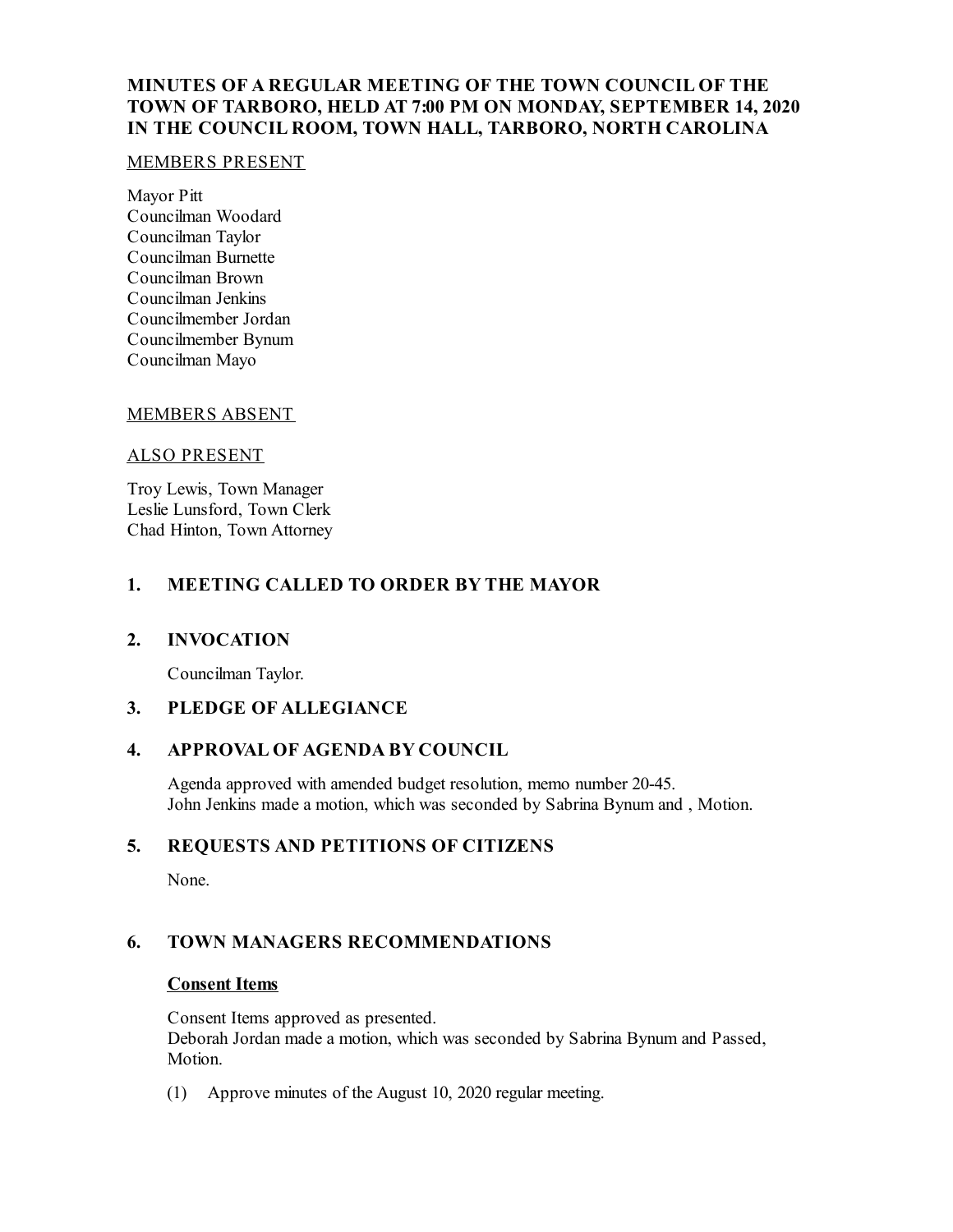- (2) Budget Transfers
- (3) 2020 Tax Levy Adjustment
- (4) Tax Collector's Report

#### **Action Items**

#### **(5) Re-appropriations from FY19-20 to FY20-21**

Counciladopted the amended budget resolution. Leo Taylor made a motion, which was seconded by Othar Woodard and Passed, Motion.

#### **(6) Budget Amendment - Insurance Claims**

Counciladopted the budget resolution. John Jenkins made a motion, which was seconded by Clarence Brown and Passed, Motion.

#### **(7) Fee Schedule Amendment - Small General Service with Net Metering**

Counciladopted the resolution amending the Fee Schedule to provide a new rate class G-2 - Small General Service, with net metering. Leo Taylor made a motion, which was seconded by Sabrina Bynum and Passed, Motion.

#### **(8) Traffic Schedule - Parking**

Counciladopted the resolution amending the Traffic Schedule. Leo Taylor made a motion, which was seconded by Clarence Brown and Passed, Motion.

#### **(9) Field of Honor Request - Tarboro Rotary Club**

Council will give the Tarboro Rotary Club permission to install flags on the Town Common from November 6th - 13th for a Field of Honor display. John Jenkins made a motion, which was seconded by Deborah Jordan and Passed, Motion.

#### **(10) Appointment for October- Citizens Advisory Recreation Committee**

No action at this time.

# **(11) Appointment for October- Edgecombe County Tourism Development Authority**

No action at this time.

#### **(12) Appointment for October- Parking Authority**

No action at this time.

**(13) Appointment for October- Planning Board and Zoning Commission**

No action at this time.

**(14) Appointment for October- Redevelopment Commission**